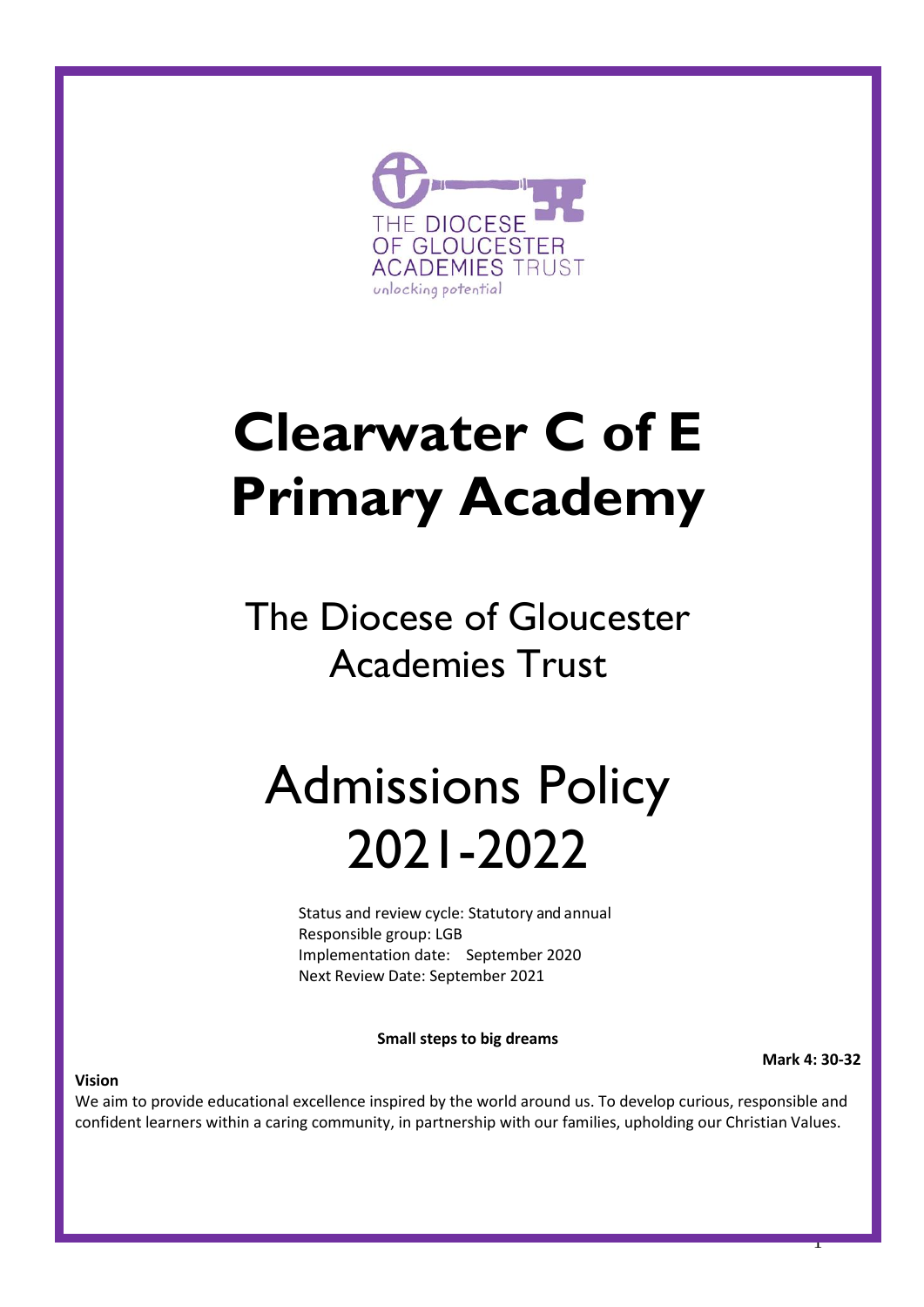## **Admission Arrangements Policy**

### **Introduction**

The vision of Clearwater C of E Primary Academy is to provide children of all faiths and none with excellent educational provision which transforms lives within a caring and supportive Christian ethos. The academy seeks to enable every child to flourish by encouraging their gifts and talents and nurturing their development, socially, morally, spiritually and culturally so that they become resilient and curious life-long learners.

Christian values underpin the vision and work of the academy community, shaping daily life, behaviours and practice in the school. The academy seeks to serve the local community in and around Quedgeley, extending hospitality and welcome to families who express a preference for the academy.

The admissions authority for the academy is the Diocese of Gloucester Academies Trust.

### **Admission Number**

Clearwater Church of England Primary Academy has a published admission number (PAN) of 60 for entry in the reception year.

The academy will admit this number of pupils each year if there are sufficient applications. Where fewer applicants than the published admission number(s) for the relevant year group are received, the Academy Trust will offer places at the academy to all those who have applied.

## **Application process**

The Local Authority will process applications for the school. Applications should be sent to the Admissions and Transfer Team at Shire Hall, Gloucester, GL1 2TP.

The application form can be obtained from either [admin@clearwateracademy.co.uk](mailto:admin@clearwateracademy.co.uk) or from the LA website at [www.gloucestershire.gov.uk/schooladmissions.](http://www.gloucestershire.gov.uk/schooladmissions)

The closing date for applications is 15 January 2021.

Offers will be made on 16 April 2021.

### **In-Year Applications**

For the school year beginning September 2021, if you would like your child to transfer to Clearwater Church of England Primary Academy either during the school year or at the start of the school year but in a different year group from the reception year, we will only have places available for Year 1, 2, 3 and 4 pupils.

To apply for a place for Year 1, 2 , 3 or 4 at Clearwater Church of England Primary Academy, parents should complete an application form that can be obtained from [admin@clearwateracademy.co.uk.](mailto:admin@clearwateracademy.co.uk)

This type of application should be made as soon as possible and preferably by the deadline of 15 January 2021.

Completed forms should be returned to Clearwater C of E Primary Academy, 4 Olympus Park Business Centre, Olympus Park, Quedgeley, Gloucester, GL2 4DH.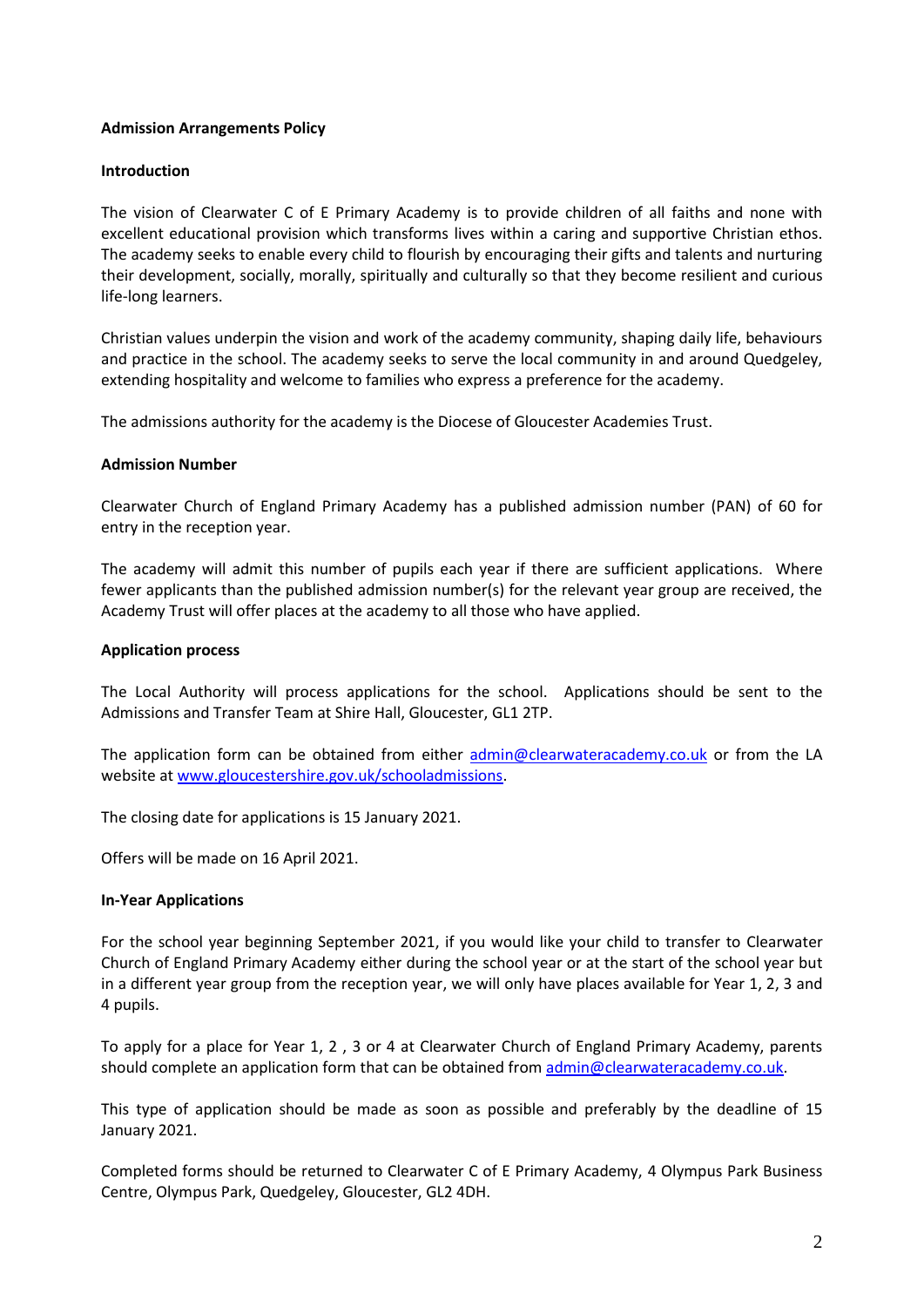We will offer in-year places up to the overall capacity of the year group and we cannot guarantee a place at the academy if the number of children has reached the overall capacity. All in-year applications will be considered, depending on the availability of places and prioritised according to the oversubscription criteria below.

## **Children with Special Educational Needs**

Children who have a Statement of Special Educational Needs or Educational Health Care Plan (EHCP) are placed in schools/academies through the arrangements set out in the SEND Code of Practice and not through the normal admission criteria. Governing bodies are required by Section 324 of the Education Act 1996 to admit a child with a Statement or EHCP that names a particular school or academy. Parents of children with Statements of SEN or EHCP should contact their child's casework officer for further information.

Parents naming Clearwater Church of England Primary Academy for a child with a Statement of Special Educational Needs or EHCP will be allocated a place.

## **Oversubscription criteria**

 $\overline{a}$ 

In the event that there are more applications than there are places available, after the admission of pupils with an Educational Health and Care Plan naming the school, the Trust will admit pupils according to the order of priority outlined below.

1. Looked After Children/Previously Looked After Children. See definition below<sup>1</sup>.

*Looked after children, including those children who appear (to the admission authority) to have been in state care outside of England and ceased to be in state care as a result of being adopted.\** 

*\*A child is regarded as having been in state care outside of England if they were in the care of or were accommodated by a public authority, a religious organisation, or any other provider of care whose sole or main purpose is to benefit society.*

<sup>1</sup> *Looked after Children and Previously Looked after Children*

*A 'looked after child' is a child who is (a) in the care of a local authority, or (b) being provided with accommodation by a local authority in the exercise of their social services functions (see the definition in Section 22(1) of the Children Act 1989) at the time of making an application to a school. In Gloucestershire, such children are referred to as Children in Care. Previously looked after children are children who were looked after but immediately after being looked after became subject to an adoption under the Adoption Act 1976 (see section 12 adoption orders) or the Adoption and Children's Act 2002 (see section 46 adoption orders), became subject to a child arrangements order (Child arrangements orders are defined in s.8 of the Children Act 1989, as amended by s.12 of the Children and Families Act 2014. Child arrangements orders replace residence orders and any residence order in force prior to 22 April 2014 is deemed to be a child arrangements order) or became subject to a special guardianship order (See Section 14A of the Children Act 1989 which defines a 'special guardianship order' as an order appointing one or more individuals to be a child's special guardian or special guardians).*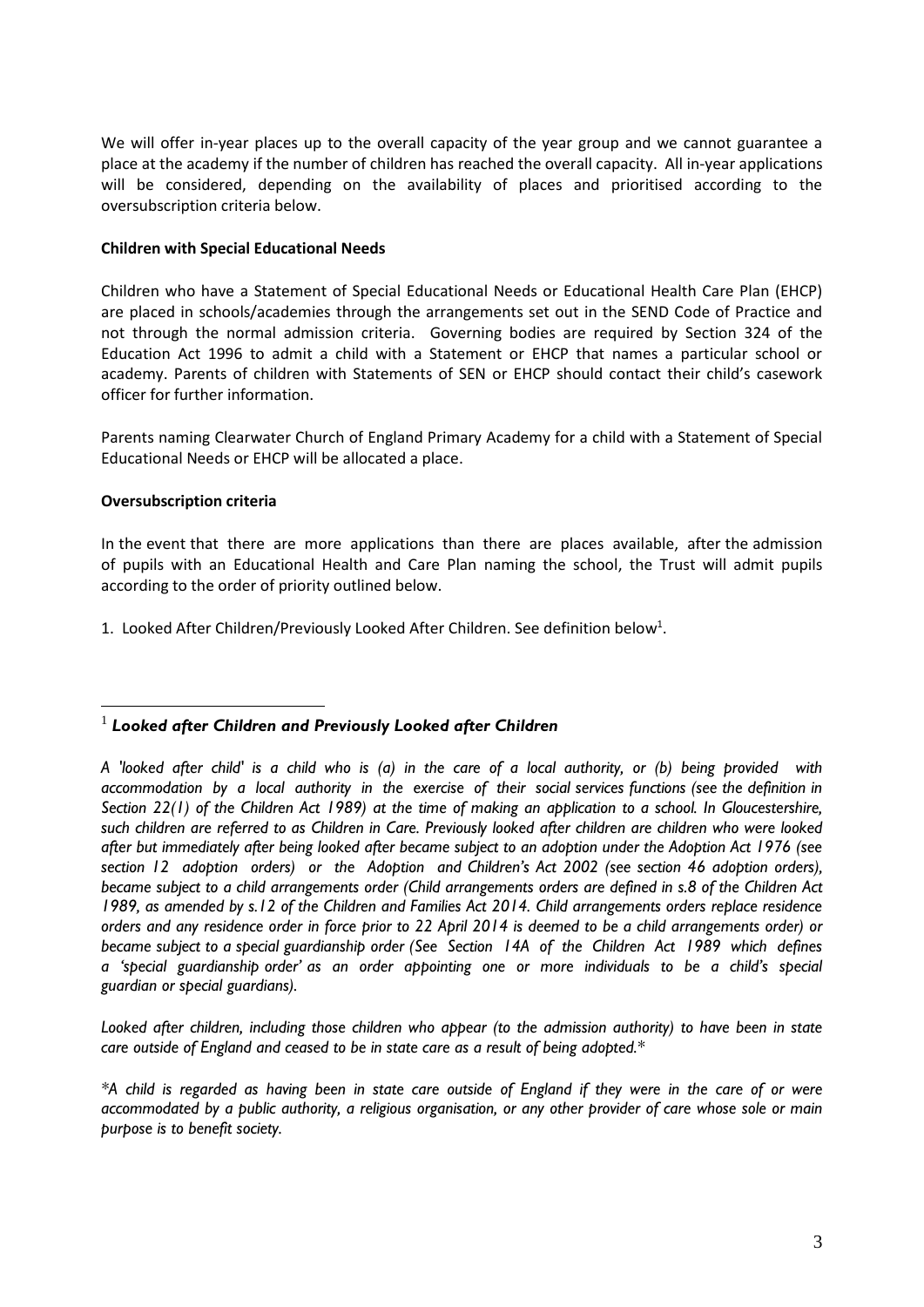2. Children for whom only the academy is appropriate due to an exceptional medical condition. Applications under this criterion will only be considered if they are supported at the time of application by a written statement from the child's doctor. This should be addressed to the Chair of Governors. The letter of support must demonstrate that there is a very specific connection between the medical need(s) of the child and the facilities or resources of the academy.

3. Children who have siblings attending Clearwater Church of England Primary Academy when the younger child is admitted. For the purposes of this policy, siblings are defined as a brother or sister, half brother or sister, adopted brother or sister, step brother or sister, or the child of the parent/carer's partner, and in every case, the child must be living in the same family unit at the same address.

4. Children with the strongest geographical claim, measured in a straight line from the Ordnance Survey address point of the child's home address (including flats)<sup>2</sup> to the Ordnance Survey address point of the academy, using the Local Authority's computerised measuring system, with those living closer to the academy receiving the higher priority.

## **Tie Break**

Random allocation will be used as a tie-break to decide who has highest priority for admission if the distance between a child's home and the academy is equidistant in any individual case. This will be administered by the Local Authority. However, if children of multiple births (twins and triplets) are tied for the final place, those siblings will be admitted over PAN as permitted by infant class size rules.

## **Late Applications**

 $\overline{a}$ 

All applications received by the Local Authority after the deadline will be considered to be late applications. Late applications will be considered after those received on time. If, following consideration of all applicants the academy is oversubscribed, parents may request that their child is placed on the academy's waiting list.

## **Deferred entry for infants**

Parents offered a place in reception for their child have a right to defer the date their child is admitted, or to take the place up part-time, until the child reaches compulsory school age. Places cannot be deferred beyond the beginning of the final term of the school year for which the offer was made.

Children reach compulsory school age on the prescribed day following their 5th birthday (or on their fifth birthday if it falls on a prescribed day). The prescribed days are 31 August, 31 December and 31 March.

### **Admission of children outside their normal age group**

Parents may request that their child is admitted outside their normal age group. When such a request is made, the Trust will make a decision on the basis of the circumstances of the case and in the best interests of the child concerned. This will include taking account of the parent's views, information about the child's academic, social and emotional development, and whether they have previously been

<sup>2</sup> *Home will be where the child lives for the majority of the school week. Where parents have shared responsibility for a child and the child lives part of the week with each parent, the address where the child is registered for his or her GP will take precedence.*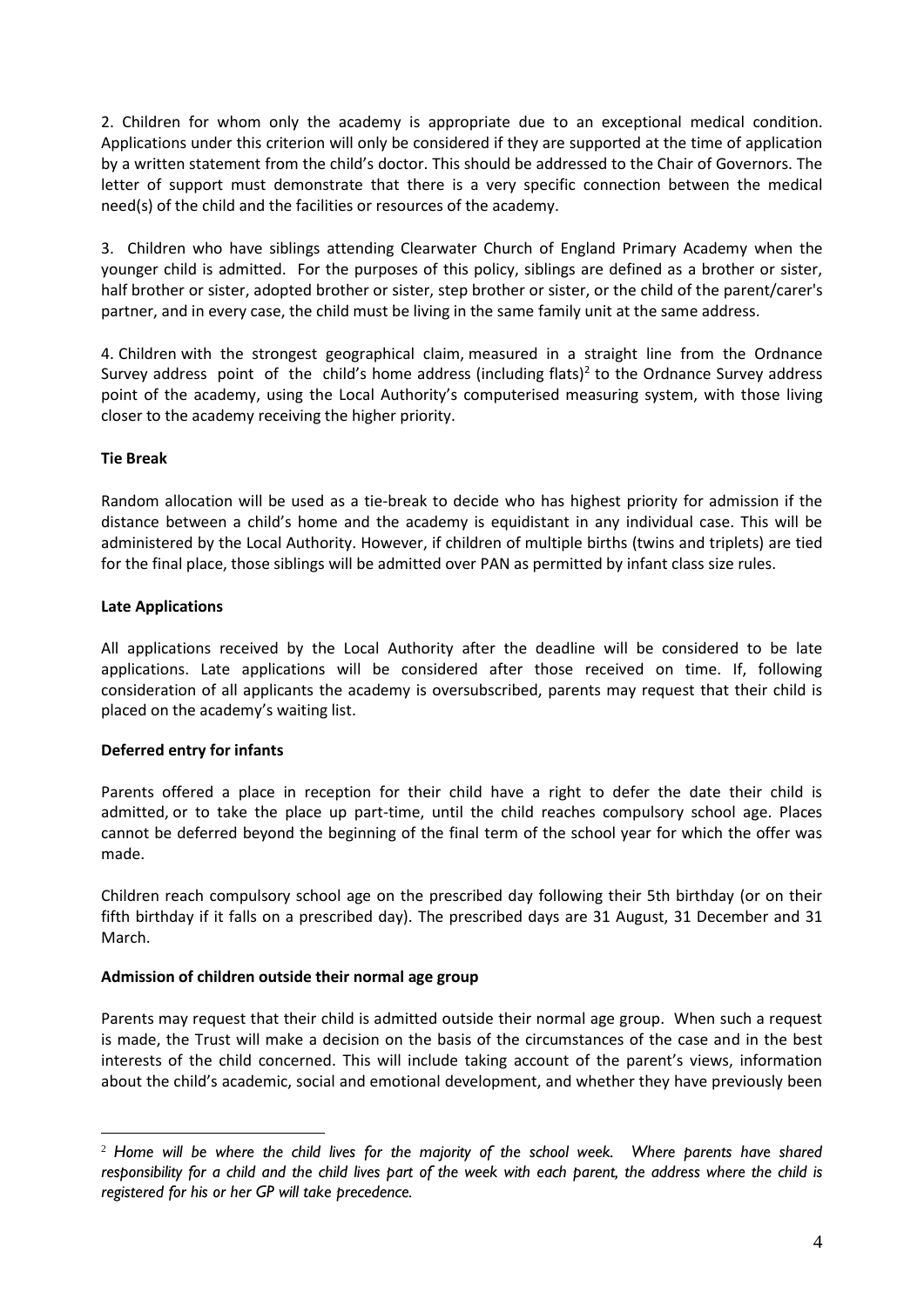educated out of their normal age group. The Trust will also take into account the views of the Principal of the academy.

It is important to note that applications must be made by the published deadline with all supporting evidence attached. Any application from a parent of a child outside the normal age range will be considered by the Local Governing Body, on behalf of the Trust. Parents will be notified in writing of the outcome of their request. Application for admission outside of the normal age group should be submitted to Clearwater C of E Primary Academy, Unit 4, Olympus Park, Quedgeley, GL2 4NF by 15 January 2020.

Parents' statutory right to appeal against the refusal of a place at the academy does not apply if the Trust has offered the child a place at the academy, but not in their preferred year group**.**

## **Waiting lists**

Clearwater Church of England Primary Academy will operate a waiting list for each year group. Where in any year the academy receives more applications for places than there are places available, a waiting list will operate until the end of the first term on 31 December 2021. This will be maintained by the Academy Trust and it will be open to any parent to ask for his or her child's name to be placed on the waiting list, following an unsuccessful application.

Children's position on the waiting list will be determined solely in accordance with the oversubscription criteria. Where places become vacant, they will be allocated to children on the waiting list in accordance with the oversubscription criteria. The waiting list will be reordered in accordance with the oversubscription criteria whenever anyone is added to or leaves the waiting list.

### **Appeals**

In the event of a child being refused a place, there is a right to appeal to an independent appeals panel, in accordance with the School Admission Appeals Code. Please contact the Principal at Clearwater Church of England Primary Academy for an appeal application form. Appeals relating to entry to the school in September 2021 should be submitted to the Local Authority no later than 20 school days from the date of the notification letter that informed you that your application was unsuccessful.

### **Key Dates for Admissions during 2021-2022**

Beginning of November 2020 - Letters sent out to parents with children eligible to start school in September 2021 explaining the application process.

1 November 2020 to 15 January 2021 – online application facility open

15 January 2021 – Deadline for returning applications

16 April 2021 - National Offer Day

23 April 2021 - Closing Date for return of reply forms accepting a place at the academy or requesting reconsideration

14 May 2021 - Outcome of reconsideration known

21 May 2021 - Closing date for return of reconsideration reply forms

June-July 2021 – Appeals heard.

### **Fair Access Protocols**